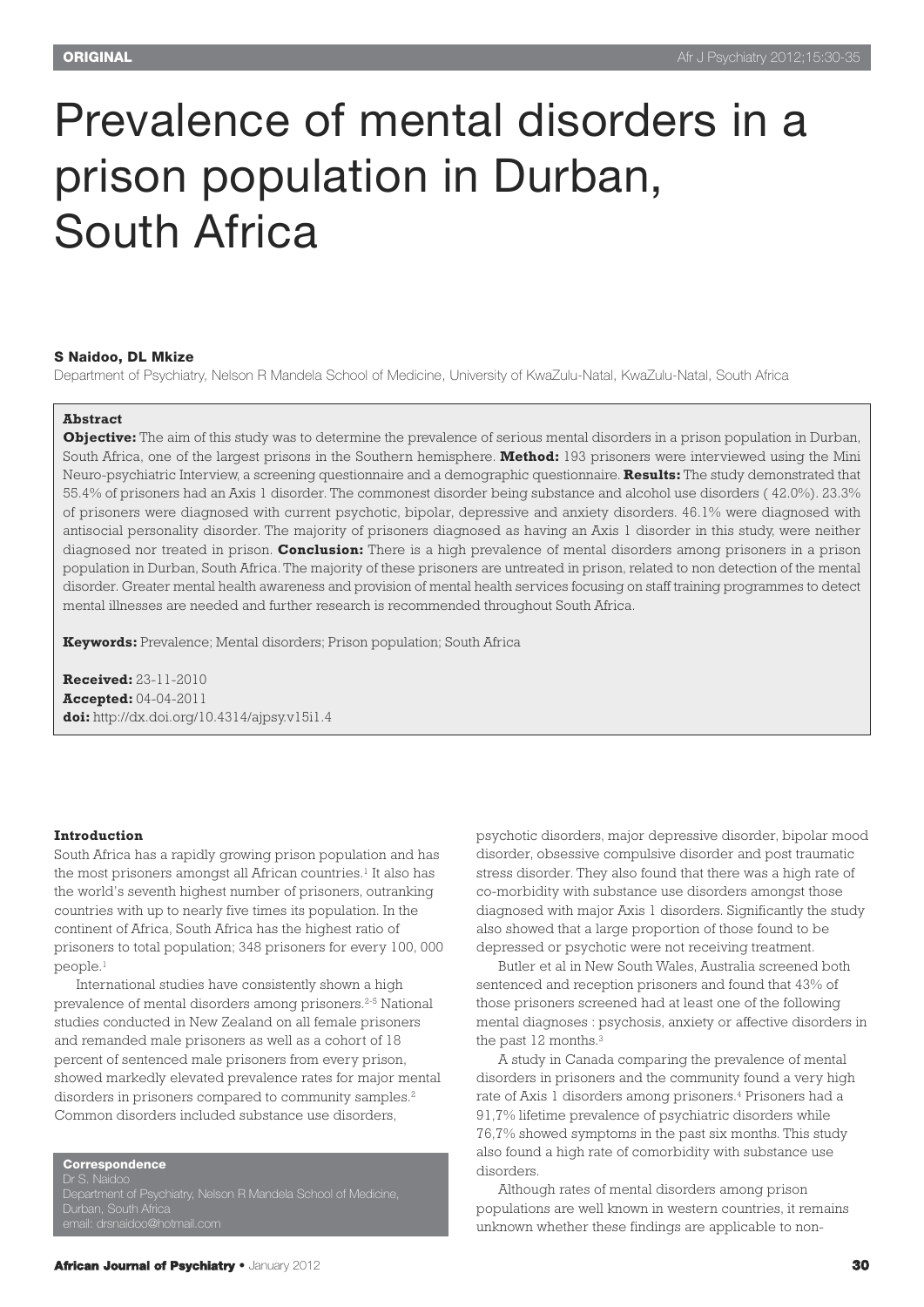western countries. There are currently no available data in South Africa. It would thus be important to determine whether South African prison populations show similar psychiatric morbidity and whether in fact further research in this field is necessary. The aim of this study was to determine the prevalence of mental disorders amongst prisoners at a prison in Durban, one of the largest prisons in South Africa and in the Southern Hemisphere. It accommodates approximately eleven thousand prisoners.

It is hoped that the findings of this study will result in an awareness to the high prevalence of mental disorders amongst prisoners and that it will influence future decisionmaking and planning for mental healthcare services at this prison and other prisons in South Africa.

The term " prisoner" is no longer used in South African Correctional Services; however for the sake of comparison to international studies, it shall be used in this study as a collective term to describe both awaiting trial and sentenced prisoners. <sup>6</sup> Awaiting trial prisoners are now referred to as inmates and sentenced prisoners as offenders.

#### **Methods**

#### *Ethical considerations*

Prisoners are traditionally viewed as a vulnerable group in terms of being used as research subjects. <sup>7</sup> Thus stringent ethical considerations were rigorously applied. The study was approved by the KwaZulu Natal Biomedical Research Ethics Committee. Approval was also obtained from the Department of Correctional Services Head Office in Pretoria. Participants informed consent was also obtained. Prisoners are considered vulnerable because they are involuntarily institutionalized and are thus prone to coercion and undue influence. They have been especially vulnerable to invasive research in the past. Thus prisoners who were randomly selected were verbally counselled regarding their ability to choose whether or not they wanted to participate in the study and the fact that they would not be victimized should they choose not to participate. They were also informed that any information disclosed during the interview would remain confidential and they were assured of anonymity. They also received an information leaflet with all the relevant details of the study and they retained the right to withdraw from the study at any point in time. This research was also not physically invasive as it involved an interview with the principal investigator.

# *Instruments*

The Mini International Neuro-psychiatric Interview (MINI) was used as the instrument to screen prisoners for the presence or absence of mental illness. The MINI was designed as a brief structured interview for the major Axis 1 psychiatric disorders for DSM IV and ICD 10. Validity and reliability studies done show that the MINI has acceptably high validation and reliability scores and in addition it can be administered in a relatively short period of time. <sup>8</sup> The MINI was chosen because it comprised sections examining psychotic, mood, anxiety, substance use and eating disorders. It also screened for antisocial personality disorder. These sections were chosen as they identified the most common and clinically significant disorders in the prison setting.

The services of an interpreter were enlisted to improve the quality of responses from the participants. A Zulu translation manual of the MINI was obtained to guide the interpreter so that accurate responses were recorded. This was a crucial factor since the majority of participants spoke isiZulu as their first language.

#### *Design*

This was a cross-sectional point prevalence study carried out at Westville Correctional Centre during the period January to February 2009. The sampling frame was approximately 9734 prisoners.

A comprehensive list was obtained from all 4 sections of the prison Medium A consisted of 4248 awaiting trial prisoners, Medium B consisted of 4196 sentenced prisoners, Medium C consisted of 947 male prisoners who were prerelease serving the terminal part of their sentences and lastly, the female section consisting of 343 awaiting trial and sentenced prisoners. The youth centre consisting of approximately 800 juveniles below the age of 18 were excluded. Prisoners are separated according to security risk that is maximum, medium and minimum security.

### *Sampling*

Stratified systematic random sampling was done to ensure all sectors were proportionally represented. It was determined statistically that 193 prisoners needed to be interviewed in order to power the study in achieving a 95% confidence interval for evaluation of the results. A refusal rate of 30% was anticipated and thus 250 participants were selected. A significant proportion of those selected either refused, had already been released or were attending court (in the case of awaiting trial prisoners). Thus the target sample of 193 subjects was eventually obtained of the 250 selected initially.

#### *Interview process*

The interview process comprised four sections: informed consent (which included an information leaflet provided to each participant), demographic questionnaire, screening questionnaire and administration of MINI. Participants were all counselled and only those deemed capable of giving informed consent were recruited into the study. Participants were assured of confidentiality and were also informed that the interview could in no way assist them with their court proceeding, parole, sentencing or appeal. Those who were found to have a mental disorder were offered the option of being referred to the Westville's correctional services psychiatric and psychological services for the appropriate intervention.

All 193 participants were interviewed by the principal investigator. Demographic data was obtained from official prison records. Of the 193 participants recruited, 8 were females and 185 were males, this representing the demographic ratio at Westville Correctional Centre. The group included both awaiting trial and sentenced prisoners.

#### *Statistical analysis*

Statistical analysis was done using SPSS (Statistical Package for the Social Sciences) version 15.0 (SPSS Inc., Chicago, Ill., USA). 9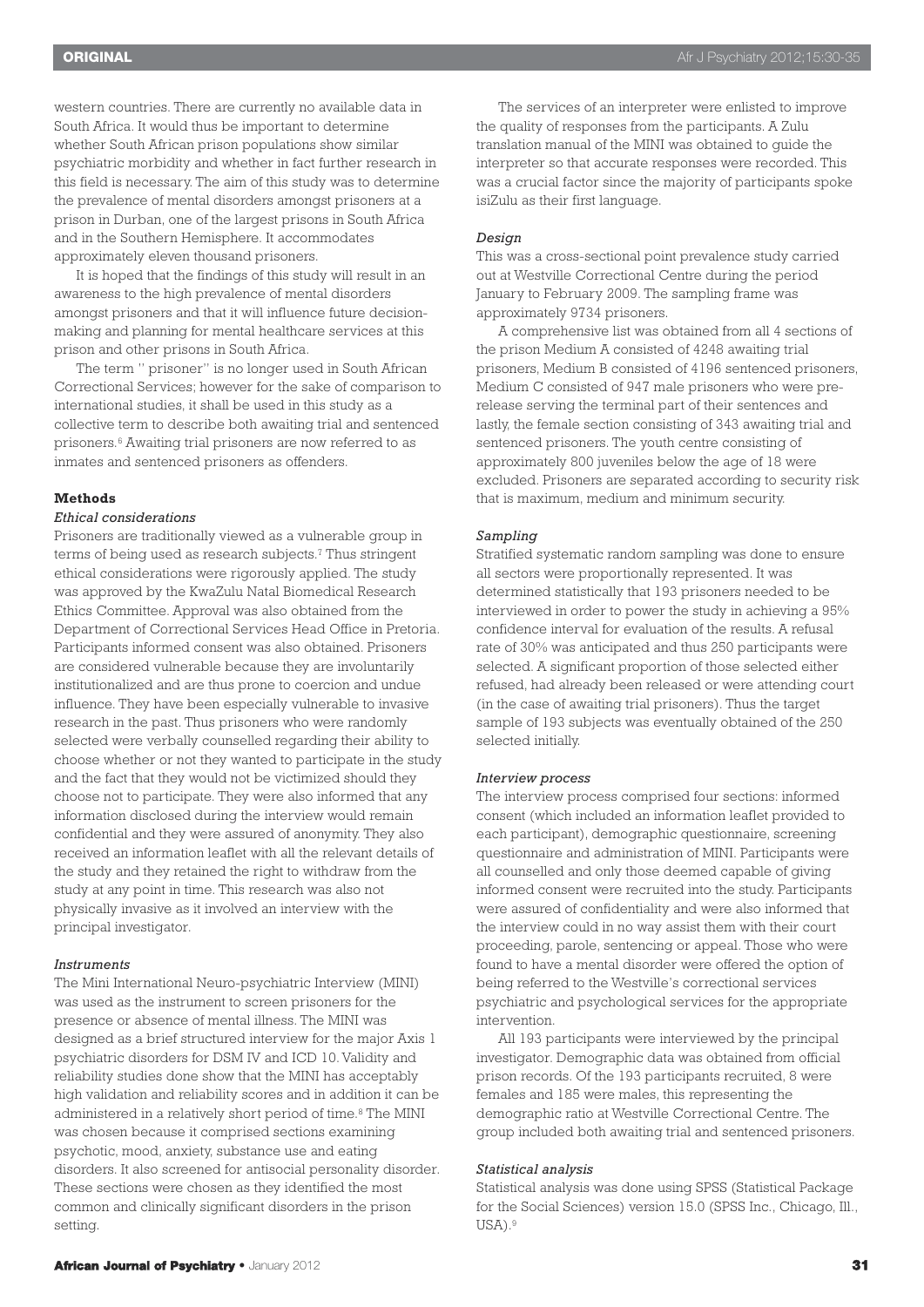Frequency tables, bar and pie charts were used to describe categorical variables. Pearson's chi square test was used to compare current disorders between awaiting trial and sentenced prisoners. A p value <0.05 was considered as statistically significant.

# **Results**

### *Socio-demographic characteristics*

The majority were single, employed, from urban areas and had a secondary level of education (see Table I). Prisoners had a mean age of 30,5 years with a standard deviation of 9.0 years and a range from 18 to 69 years. The majority of prisoners were African (90,7%). This over-representation of African prisoners reflects the demographics of the prisoner population at this prison.

| Table I: Socio-demographic data |                    |       |            |  |  |
|---------------------------------|--------------------|-------|------------|--|--|
|                                 |                    | Count | Column N % |  |  |
| <b>GENDER</b>                   | FFMAI F            | 8     | 4.1%       |  |  |
|                                 | MAI F              | 185   | 95.9%      |  |  |
| <b>ETHNICITY</b>                | <b>AFRICAN</b>     | 175   | 90.7%      |  |  |
|                                 | COI ORED           | 6     | 3.1%       |  |  |
|                                 | <b>INDIAN</b>      | 10    | 5.2%       |  |  |
|                                 | <b>WHITE</b>       | 1     | .5%        |  |  |
|                                 | <b>OTHER</b>       | 1     | .5%        |  |  |
| <b>MARITAL STATUS</b>           | <b>DIVORCE</b>     | 7     | 3.6%       |  |  |
|                                 | <b>MARRIED</b>     | 17    | 8.8%       |  |  |
|                                 | <b>SINGLE</b>      | 168   | 87.0%      |  |  |
|                                 | <b>WIDOWED</b>     | 1     | .5%        |  |  |
| <b>EDUCATION</b>                | <b>II I ITFRAT</b> | 5     | 2.6%       |  |  |
|                                 | <b>PRIMARY</b>     | 41    | 21.2%      |  |  |
|                                 | <b>SECOND</b>      | 139   | 72.0%      |  |  |
|                                 | <b>TERTIARY</b>    | 8     | 4.1%       |  |  |
| <b>EMPLOYMENT</b>               | <b>FMPI OY</b>     | 96    | 49.7%      |  |  |
|                                 | <b>SELF-EMP</b>    | 15    | 7.8%       |  |  |
|                                 | <b>UNEMP</b>       | 82    | 42.5%      |  |  |

# *Criminological characteristics*

Crimes prisoners were charged with included violent crimes (eg murder, assault, armed robbery and kidnapping), nonviolent crimes (eg fraud, theft, and housebreaking), sex crimes (eg rape and indecent assault) and drug related offences (eg possession of or dealing in illegal substances).

Of the 193 prisoners, 120 were sentenced prisoners and 73 were awaiting trial. 26 of the 120 sentenced prisoners were repeat offenders giving a recidivism rate of 21,7%.

#### *Prevalence rates*

A high prevalence (55.4%) of Axis 1 disorders was found. Excluding substance and alcohol use disorders, 23, 3% had current Axis 1 disorders of psychosis, bipolar, depressive and anxiety disorders (Figure 1).

The most common Axis 1 disorder diagnosed was substance (including alcohol) use disorders with a total of 42,0%. This represents the prevalence rate for the past 12 months. The most common substance misused was cannabis (Figure 2). 13.16 %



(n=10) of prisoners abused more than one substance. The various combinations of substances are shown in Table II. There was a significant comorbidity between prisoners diagnosed with



# **Table II: Polysubstance combinations** *Frequency Percent* Cannabis and Coccaine  $n=2$  20 Cannabis and Heroine  $n=3$   $\vert$  30 Cannabis and Mandrax  $n=4$   $n=4$   $40$ Cannabis, Heroine and Mandrax  $n=1$  10 Total | n=10 | 100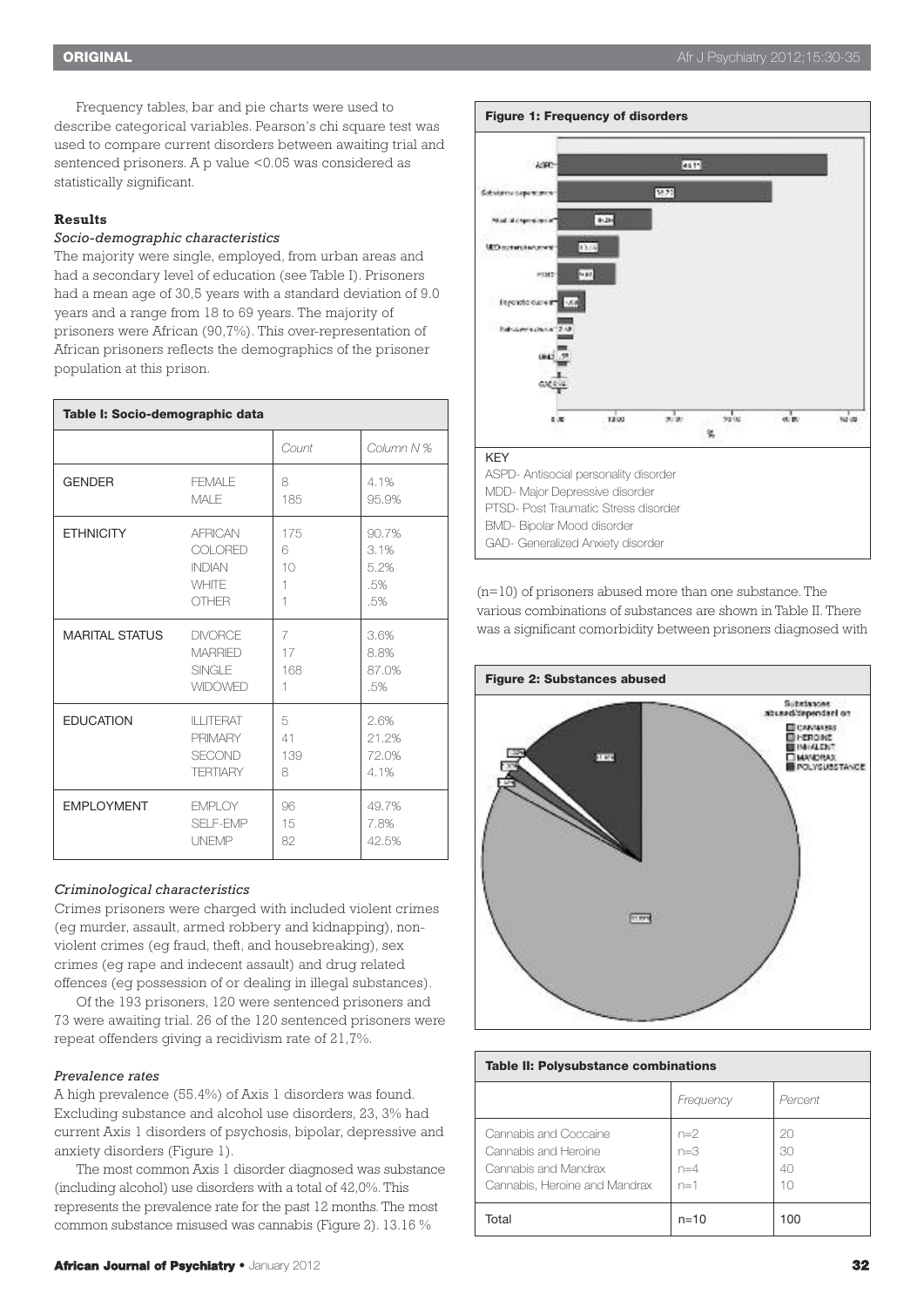current Axis 1 disorders and substance (including alcohol) use disorders (Table III).

| Table III: Comorbidity between current Axis 1 disorders and<br><b>SUD</b> |                                                 |                                              |                              |  |  |  |
|---------------------------------------------------------------------------|-------------------------------------------------|----------------------------------------------|------------------------------|--|--|--|
|                                                                           | Total                                           | No, with comorbid SUD                        | Percent                      |  |  |  |
| Psychosis<br><b>MDD</b><br><b>BMD</b><br><b>PTSD</b><br>GAD               | $n=9$<br>$n = 20$<br>$n=3$<br>$n = 19$<br>$n=1$ | $n=5$<br>$n=6$<br>$n=1$<br>$n = 12$<br>$n=0$ | 55,5<br>30,0<br>33,3<br>63,1 |  |  |  |

Other common disorders included major depressive disorder and post traumatic stress disorder with lower rates of psychotic disorders, bipolar mood disorder and generalized anxiety disorder.

Currently 10.4% of prisoners were diagnosed with a major depressive disorder, while 14.5% had experienced a major depressive episode in the past. The lifetime prevalence of depression was 24. 9%.

Current psychotic disorders were diagnosed in 4.7%, with a slightly higher lifetime prevalence of 7.3%. The MINI however does not distinguish between schizophrenia, schizophreniform and brief psychotic disorder.

89 out of the 193 prisoners (46.1%) were diagnosed with antisocial personality disorder (ASPD). A significant proportion of those diagnosed with current Axis 1 disorders had comrbid ASPD as shown in Table IV.

| Table IV: Comorbidity between current Axis 1 disorders and<br><b>ASPD</b> |                                                 |                                         |                              |  |  |
|---------------------------------------------------------------------------|-------------------------------------------------|-----------------------------------------|------------------------------|--|--|
|                                                                           | Total                                           | No, with comorbid ASPD                  | Percent                      |  |  |
| Psychosis<br>MDD.<br><b>BMD</b><br><b>PTSD</b><br>GAD                     | $n=9$<br>$n = 20$<br>$n=3$<br>$n = 19$<br>$n=1$ | $n=5$<br>$n=6$<br>$n=2$<br>$n=9$<br>n=0 | 55,9<br>30.0<br>66,7<br>47,3 |  |  |

If one examines the two population groups of awaiting trial and sentenced prisoners separately (Table V), the following relationships are noted: Current psychotic disorders were more common among awaiting trial prisoners and current major depressive disorders as well as bipolar mood disorder were more common among sentenced prisoners, however the only statistically significant association was that awaiting trial prisoners were more likely to suffer from PTSD than sentenced prisoners. A study in Australia found that PTSD was the most common disorder diagnosed among prisoners. 3

# **Discussion**

# *Prevalence rates*

This was the first ever study undertaken in South Africa to determine the prevalence rate of mental disorders amongst prisoners.

Overall, in keeping with international studies, high rates of mental disorders were detected amongst prisoners. 55.4% of prisoners had a current Axis 1 disorder, this includes substance and alcohol use disorders. Significantly prisoners reported having access to cannabis while in prison; however they reported poor access to alcohol in prison. Substance abuse should be a major focus of rehabilitative intervention to prevent predisposition to mental illness as well as to ensure that prisoners are drug-free on release. Releasing prisoners who are still using substances back into the community will put them at higher risk of recidivism. 10

However excluding substance and alcohol use disorders, only 23.3% had current Axis 1 disorders i.e. psychotic, bipolar, and depressive and anxiety disorders.

Although the reported prevalence of post traumatic stress disorder (PTSD) was 9, 8%, many prisoners reported subsyndromal PTSD. Many had witnessed violent crimes for eg. murder of friends or family in their communities as well as having been witness to gangsterism and murder whilst in prison. They thus displayed some but not the full syndrome of PTSD symptomatology. This attenuated anxiety response could possibly be accounted for as a result of resilience or habituation since many of these prisoners were raised in communities where violence and crime was rife. Ironically the wider community perceives prisoners as traumatizers, but as we found in our study, they are also a traumatized group. 5

A large proportion of prisoners (46.1%) were diagnosed with antisocial personality disorder (ASPD). This is very significant as there is evidence that treatment of axis 1 disorders in people with ASPD is more complicated and therefore high rates of ASPD poses additional short and long term challenges for psychiatric services. 11

A significant finding was that, according to prisoners self report, there was a huge disparity between the prevalence rates of mental disorders as diagnosed by the study and those who were detected and or being treated in prison.

8 out of 9 prisoners (i.e. almost 89%) diagnosed as currently experiencing a psychotic disorder were not diagnosed or treated in prison.

All prisoners currently suffering from a major depressive disorder were not diagnosed or treated.

Two of the prisoners diagnosed as having BMD were

| Table V: Comparison of current disorders between awaiting trial and sentenced prisoners |                                         |                                           |                                       |                                        |                                             |  |  |
|-----------------------------------------------------------------------------------------|-----------------------------------------|-------------------------------------------|---------------------------------------|----------------------------------------|---------------------------------------------|--|--|
|                                                                                         | Current psychotic<br>disorder           | Current major<br>depressive disorder      | Bipolar mood disorder                 | Current PTSD                           | Lifetime antisocial<br>personality disorder |  |  |
| Awaiting trial (n=73)<br>Sentenced prisoners (n=120)<br>p value                         | $6,8\%$ (n=5)<br>$3,3\%$ (n=4)<br>0.261 | $8,2\%$ (n=6)<br>$11,7\%$ (n=14)<br>0.446 | $0\%$ (n=0)<br>$2,5\%$ (n=3)<br>0.291 | 17,8% (n=13)<br>$5.0\%$ (n=6)<br>0.004 | 45.2%(n=33)<br>46.7%(n=56)<br>0.843         |  |  |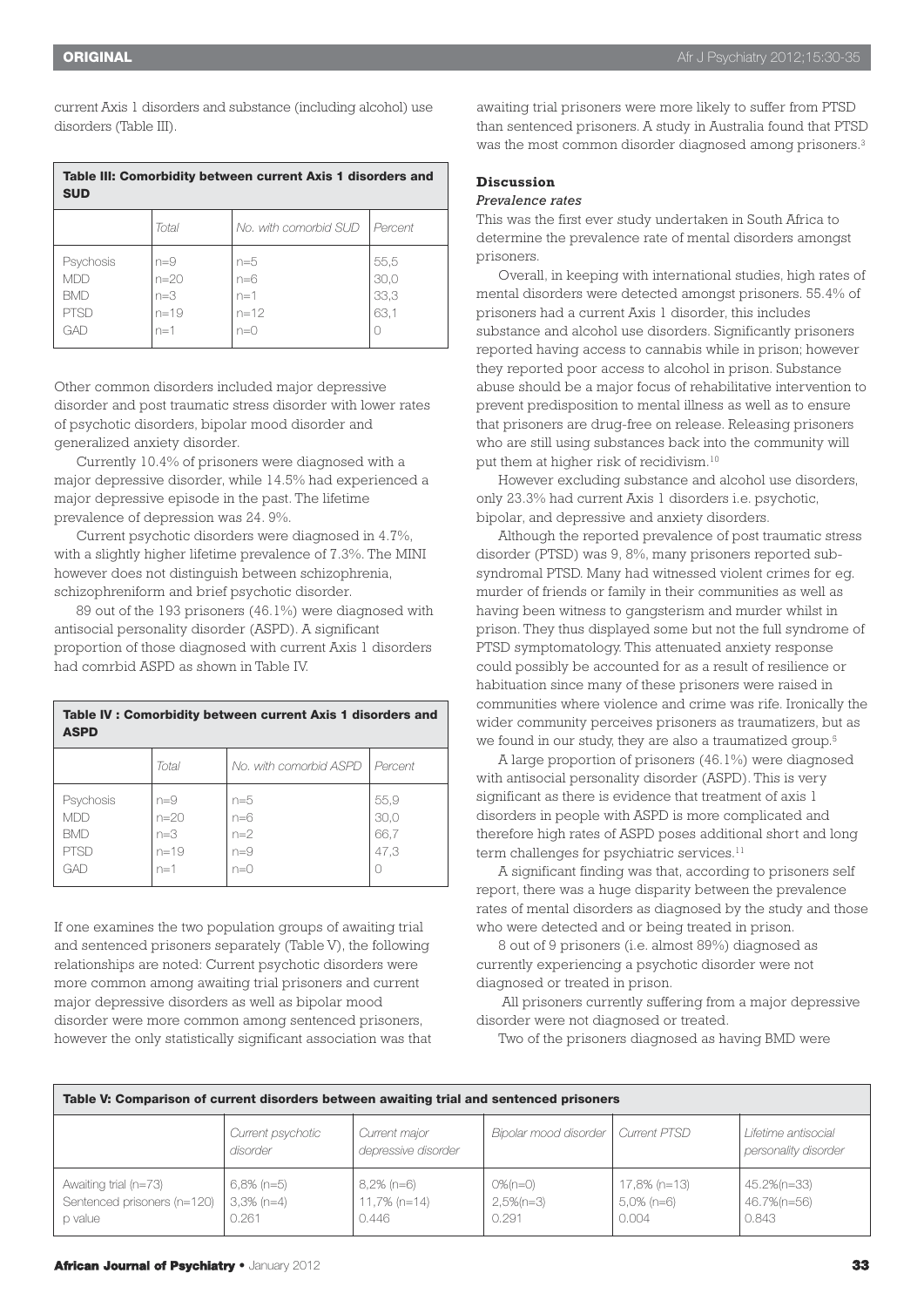never diagnosed nor treated. The third prisoner with bipolar mood disorder was previously diagnosed as having a mental disorder but was currently not on any prophylactic treatment despite having multiple previous mood episodes in the past.

All 19 prisoners diagnosed with PTSD by the study were not diagnosed nor treated.

Those participants classified as being suicidal (medium or high scores) had in the last month experienced suicidal ideation. The two prisoners with high suicidality scores were found to be at high risk whilst the two with medium scores were not actively suicidal. Only 4, 1% of prisoners interviewed had ever made a past suicide attempt. Bland et al in Canada revealed that 22, 8% of prisoners had at some point made a suicide attempt.4 The low rate of suicidality amongst South African prisoners could partly be due to the fact that the majority of the prisoners were African Black males as opposed to the study by Bland et al in which the majority of prisoners were Caucasian. Suicide rates have been noted to be higher amongst Caucasians than Blacks in South Africa. 12

Participants past and current medical history was included as part of the screening questionnaire. Interestingly 29 of 193 prisoners admitted to having been diagnosed as Human Immuno-deficiency Virus (HIV) positive, some already having progressed to Acquired Immuno-deficiency Syndrome (AIDS) and on highly active anti-retroviral therapy (HAART). This equates to a minimum of 15.0% recruited in the study who are HIV positive. It is crucial to take cognizance of the fact that this is not an accurate reflection since this was determined by self report and not sero-prevalence. Self report is limited twofold; firstly because not all prisoners have been tested for the virus and secondly because some who know their status may have declined disclosure for various reasons. Recent research done at Westville Correctional Services centre showed an HIV sero-prevalence rate of almost 30%. <sup>13</sup> This high prevalence of HIV in prisons is an area of great concern due to the fact that HIV is readily transmissible in prisons (due to factors such as overcrowding, gangsterism, etc) and because HIV is implicated as an aetiological agent in major mental disorders. 14

#### *Comparison to International studies*

When comparing prevalence rates from this study to those of international studies large variations in rates are discovered. This is due to many factors namely use of differing diagnostic instruments, differing classification systems, differing samples, differing scopes of illness and different periods of interest.

#### *Comparison to Western prisoner populations*

Limited comparisons have been made with western studies as their findings are unlikely to reflect the unique challenges that face low income countries. A systematic review of 23000 prisoners in Western countries by Fazel and Danesh in 2002 revealed the following: 4% psychotic illnesses, 10% major depression, 47% had antisocial personality disorders in men with women showing similar prevalence rates except for decreased rate of antisocial personality disorder among females. 15

#### *Comparison to non-Western studies*

A recent relevant study conducted in Iran, by Assadi et al, was selected for comparative analysis since it shares South Africa's low income status and challenges. <sup>16</sup> The major difference between the two studies was the fact that the Iranian study included only sentenced prisoners whilst this study included sentenced and awaiting trial prisoners. The Iranian study found that 57, 2% of prisoners had a current Axis 1 disorder. 3, 1% of prisoners had a current psychotic disorder; 29, 1% had a current major depressive disorder and none were diagnosed with bipolar mood disorder. The principal substance of abuse was opioids. Current opioid abuse and dependence were diagnosed in 9, 5% of participants. Other substances currently misused included cannabis (0, 8%) and sedative, hypnotic, anxiolytic drugs (0, 7%). The lifetime prevalence for opioid dependence was 72, 7% which, according to the authors, is probably a more accurate reflection of the magnitude of the problem. Lower rates were found for PTSD (0, 7%) but higher rates for generalized anxiety disorder (5, 7%) were found as compared to this study.

10, 5% of prisoners with current Axis 1 disorders were receiving treatment while the majority did not receive any psychiatric intervention, similar findings to our study.

# *Current mental health services available at Westville Correctional Centre*

In terms of the current existing mental health resources at Westville prison (as at January 2009), the following were available. Two part- time psychiatrists, three full-time psychologists and thirty one social workers. These figures clearly illustrate the gross discrepancy between mental health care needs and services available.

The prison has a hospital to which acutely mentally ill prisoners are admitted if necessary. They are usually put in single rooms away from other non-psychiatric prisoners if they are a danger to themselves or others. There are however no psychiatrically trained nursing staff to manage these prisoners at present. If these prisoners become unmanageable they are then transferred to state psychiatric hospitals.

#### *Benefits of this study*

Being the first ever study measuring the psychiatric morbidity in a South African prison population, this study has successfully provided an evidence base from which further studies can be done and compared, not just at this prison but from other prisons around South Africa. It has demonstrated a high prevalence of serious psychiatric disorders amongst prisoners and subsequent decision-making regarding mental health initiatives can be derived from this data.

#### *Limitations*

The major limitation of the study was the fact that it was not a multi-centre study. A multi-site study would provide a greater wealth of information of prevalence rates of mental disorders amongst the different prisoner populations in South Africa and would enable comparative analyses between them.

Other limitations include the fact that the MINI, although it screens for the major axis 1 disorders, it is not comprehensive as it does not include diagnoses eg dysthymia, somatoform, impulse control disorders, adjustment disorders, etc. The MINI